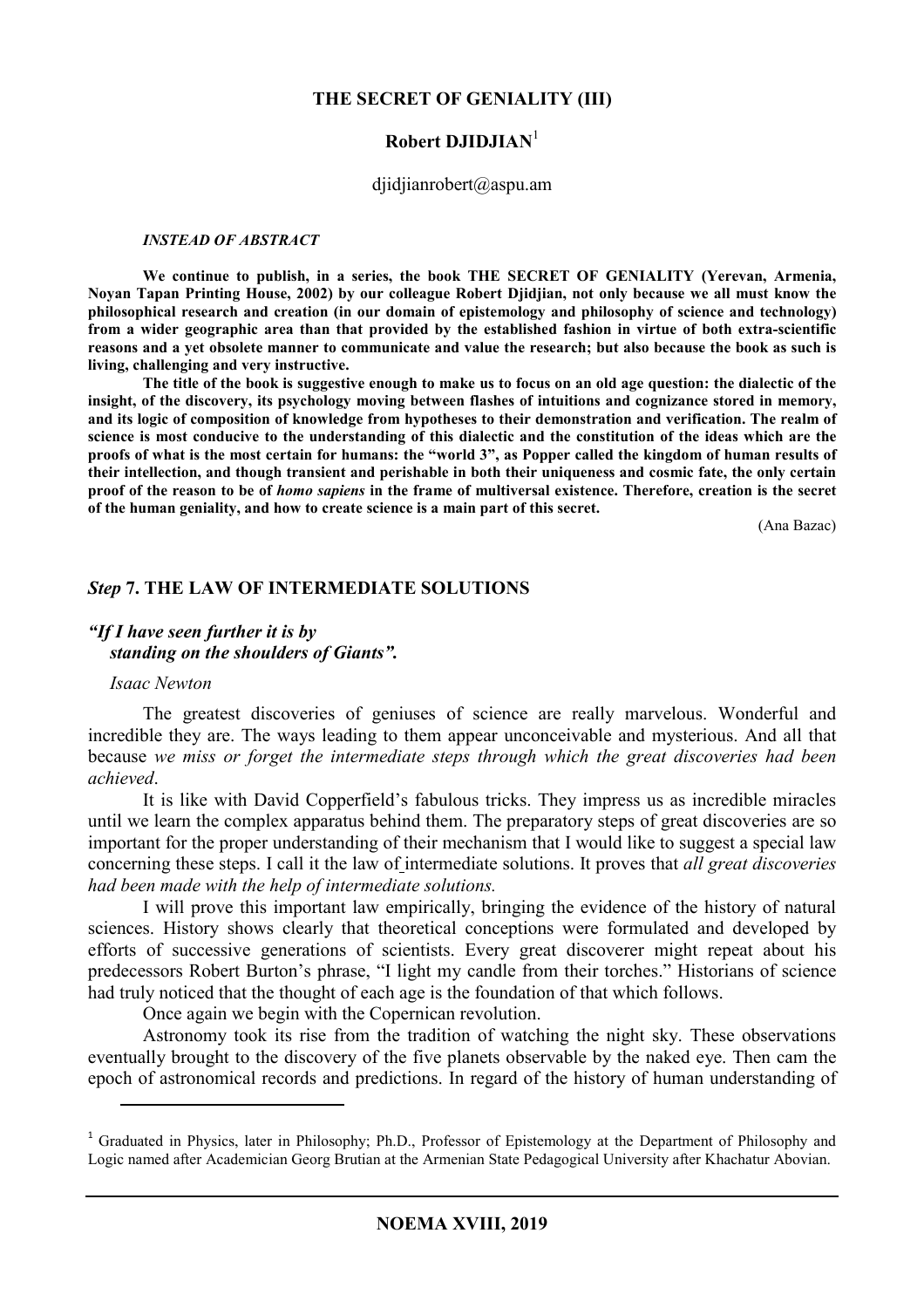the universe, the discovery of the retrograde motion of the planets by the astronomers of Babylon was of extreme significance.

That was the initial factual material. The rational theory of the fabrics of the Heavens began with the formulation by ancient Greek natural philosophers of the fundamental conception that circular rotation is an ideal motion that can be continued eternally. Accordingly, heavenly bodies were supposed to move uniformly on circular orbits. In fact, the Heavens itself forced this conception on ancient thinkers. For long centuries mankind had observed the uniform and unchangeable rotation of myriad of stars. Was not it an absolute proof that heavenly bodies did move eternally and uniformly? And could anyone imagine any other type of motion to be eternal?

Plato used the principle of eternity of circular motion to build a model of the universe, with the Earth at its center and the planets and the Sun rotating in circles round it. But he was well aware of the main difficulty of the geocentric model of the universe – that of the retrograde motion of the planets. Plato urged his pupils and followers to overcome the difficulty with the help of some combination of uniform circular rotations.

Eudoxos brilliantly solved this enormous difficulty. He described the motion of each planet with the help of four uniformly rotating spheres. Later on, Herakleides of Pontos and Appolonios developed further the conception of Eudoxos suggesting the system of deferents and epicycles. The large deferent circle had its center the Earth. The center of the smaller epicycle circle steadily moved along the deferent. Arranging appropriate radii and speeds of these two motions, one could get any observed loop track of a planet.

Aristotle put a physical sense in the geometrical construction of Eudoxos. As we have discussed above, one of the main principles of his physics was a statement evident to anyone of his contemporaries: Each thing that is in motion necessarily is brought into motion by something else. We have learned already that this principle brought to the conclusion that there should be a source of the eternal motion in the world – the First Mover. According to Aristotle, the First Mover kept in eternal motion the outmost sphere of the fixed stars and through this sphere transmitted motion also to the spheres of the planets, to the Sun and the Moon, and eventually to the objects of the sublunary world. $^{2}$ 

Surprisingly, Ptolemy and many other astronomers had little interest in the physics and mechanics of the heavens. Their aim was to build geometrical constructions that would enable them to calculate positions of heavenly bodies in satisfactory accordance with astronomical records. Ptolemy's great authority was based on brilliant calculations of his fundamental work – the famous *Almagest*. Actually, he built each time a special construction of epicycles, eccentrics and equants to calculate every type of deviation of the planetary motion from the uniform circular rotation. These constructions were so specified for each case that on could never combine them in one coherent model of the universe. In the result, there remained no physical sense in the Ptolemaic geometrical models of the motions of the heavenly bodies.

Except of Copernicus, no astronomer ever reproached great Ptolemy for the lack of physical sense in his geometrical constructions. If Copernicus succeeded to demonstrate that the geocentric system was an erroneous conception, but could provide with the help of his alternative heliocentric system only less accurate calculations, many astronomers would still prefer Ptolemic better calculations to Copernicus' true model. Perhaps, Copernicus himself would prefer to build more accurate astronomical tables rather than to be involved in disputes around his new conception of the Heavens. Anyway, for long thirty years Copernicus did not bring forth his fundamental work *On the* 

<sup>2</sup> Aristotle, *Physica* VIII 10, 267 b 9.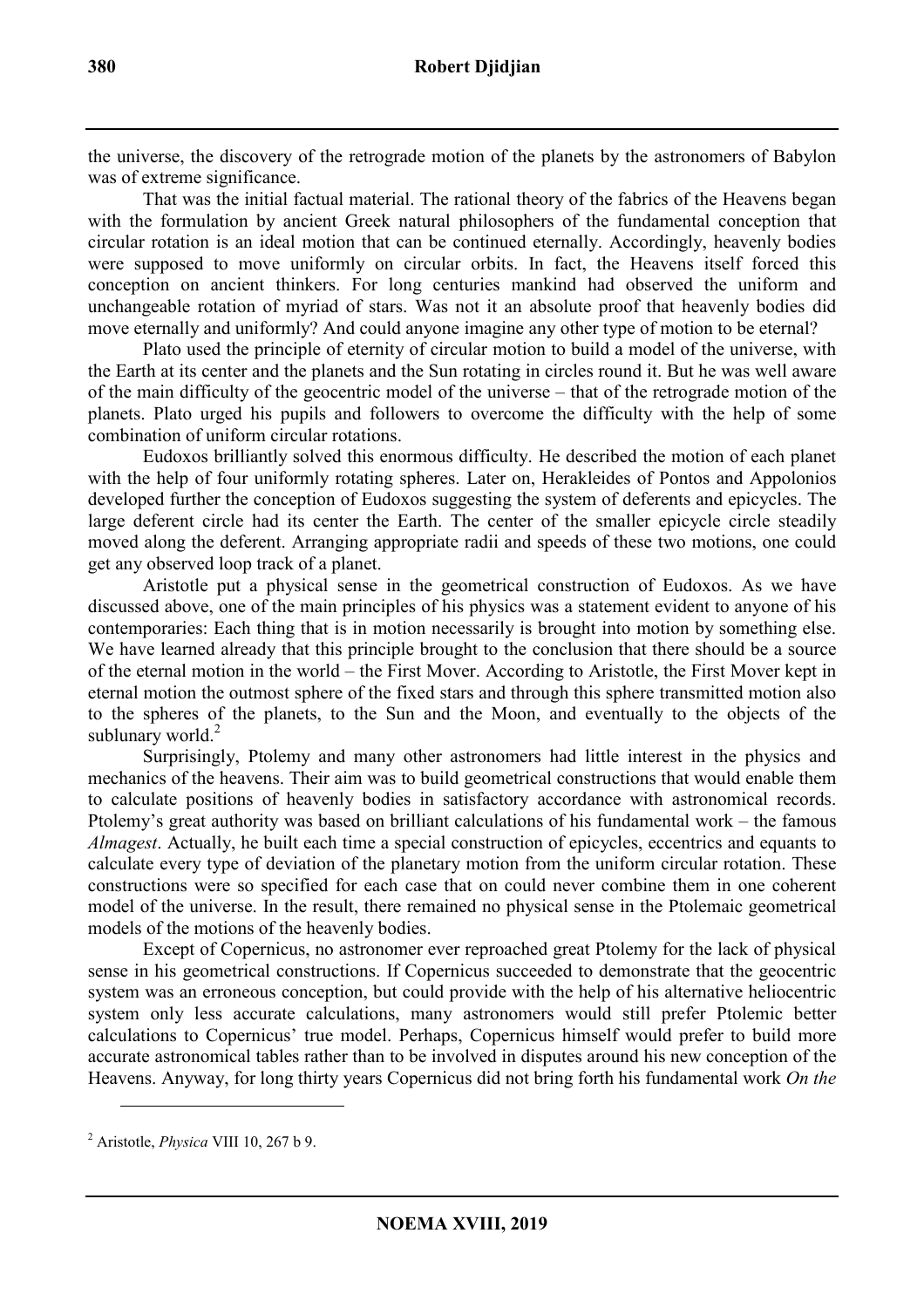*Revolutions* until the last month of his life. And even this late publication was due to the strong insistence of his friends.

There came the year 1543. With the publication of the *Revolutions* started the new epoch of human understanding of the world. Myriad of stars stopped their rotation around the Earth. The dwelling of the mankind lost its sacred standing at the center of the universe. The Earth was brought down to be an ordinary planet, the third planet of the solar system. Yet astronomers did not hurry to change their traditional world outlook. Almost a century after the publication of the new system of the world, few astronomers did accept the heliocentric conception.

Things changed dramatically with the publication of Galileo's telescopic observations. Nevertheless, Isaac Newton had to discover his law of universal gravity to give the final proof to the heliocentric hypothesis. This, in turn, would be very hard to accomplish if Johannes Kepler had not discovered the kinematic laws of the motion of the planets. And Kepler would not have the opportunity to undertake his exploration without night-to-night observations of the position of Mars that had been carried on continuously in Tycho Brahe's observatory for many years.

Finishing thus with the intermediate steps of Copernican revolution, let us now revue the intermediate solutions that eventually brought to the second great scientific revolution – the Newtonian mechanics.

Aristotle's physics had its heel of Achilles. I mean the problem of the motion of projectiles, for instance, the motion of a stone released from a sling. To explain this kind of motion, scholars of Medieval Europe assumed the action of an "incorporeal power", or "impetus". Buridan thought that the action of impetus continued until interrupted by an outside interference or resistance. Benedetti was first to emphasize that the stone released from a sling continued its motion by a straight line. Eventually Galileo concluded that, in general, bodies would maintain their motion if external interference were removed – a statement which contains the main idea of the first law of Newton's mechanics.

Analyzing further the motion of a stone kept in rotation by a sling, Christian Huygens found out that the acceleration of the stone was directly proportional to the square of its velocity, and inversely proportional to the radius of the circle. Huygens concluded that the force, which prevents the stone from flying away, was also proportional to this amount of acceleration. In fact, Huygens presumed that the acting force was proportional to the acceleration it caused to a moving body. And that was the essence of the second law of Newtonian mechanics.

Newton's predecessors and contemporaries had found many intermediate solutions also in regard of the law of universal gravitation. Borelli suggested that the force, which kept the Earth and the planets of the solar system on their orbits, was the attraction exerted by the Sun. Huygens demonstrated that if planets were moving by circular orbits, the force of attraction would be inverse-square of the radii of orbits.

To the same conclusion came also Robert Hooke. He attempted also to show that the Earth must travel on an elliptical orbit being attracted by the Sun. Hooke eventually suggested the hypothesis of the universal gravitation though did not succeed in proving it. I think the abovementioned rich variety of intermediate solutions fully justifies Newton's remark in his letter to Robert Hooke that I used as an epigraph to the present chapter. Indeed, Newton could see much further and build the synthetic system of the new mechanics due to the gigantic work made by his great predecessors.<sup>3</sup>

<sup>&</sup>lt;sup>3</sup> Newton's words in the epigraph of this chapter were written in his letter to Robert Hooke on February 5, 1675. By these words he appreciated the contribution of Descartes and Hooke to natural science. (*The Correspondence of Isaac Newton*, vol.1. Cambridge, Cambridge University Press, 1959, p.416.) Unfortunately, Newton never admitted publicly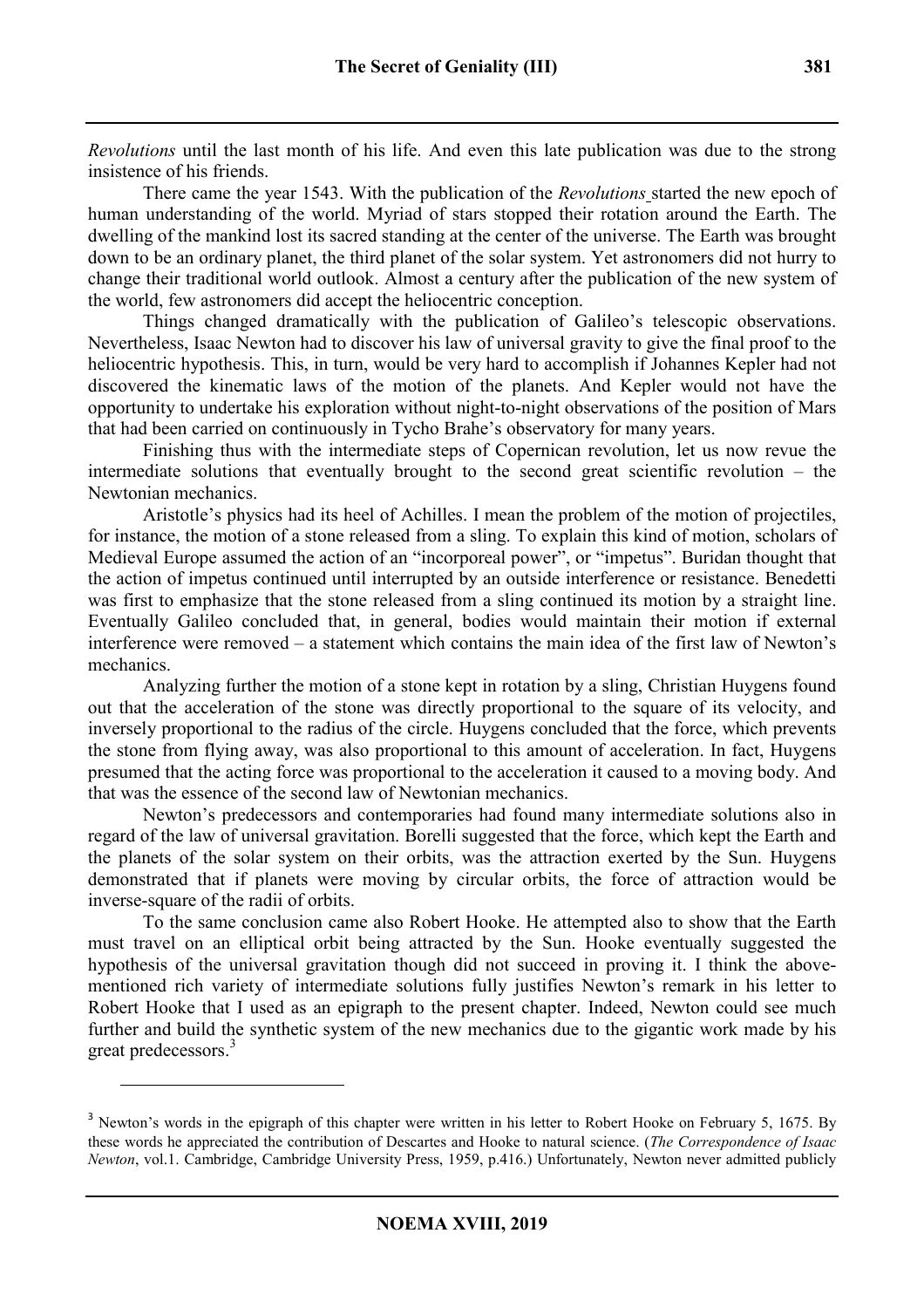Now let us turn to another revolutionary discovery. Charles Darwin's teaching is usually mentioned as "the theory of evolution" though it was neither the first nor the final theory of evolution. Undoubtedly, *The Origin of Species* contains the main principles of the modern theory of evolution and draws a convincing picture of the evolution of animal world. But the idea of evolution had a history of long centuries, and the conception of natural selection could hardly be convincingly proved without the help of new genetic theory.

Darwin himself mentioned in the short historical introduction of the *Origin* that Aristotle was quite aware of the role of natural selection and spontaneous mutations in the evolution of the living world. Aristotle's ideas were never developed further. Up to eighteenth century, the common belief was that all forms of life appeared on the Earth in one act of Creation. This view appeared almost necessary if one believed in the *Bible* and accepted the classification of species by Linnaeus. The eighteenth century educated people firmly believed in the Linnaean principle "There are no new species".

But just the eighteenth century produced a generation of great innovators. In 1749, the Comte de Buffon published his *Natural History*, a fascinating study of the living world. Through its volumes were scattered many important evolutionary statements. Buffon declared that all animals came from the same origin. The new forms of life came to existence through improvement and degeneration, by variations of individuals and struggle for existence. Jean Baptiste Lamarck, apparently under influence of Buffon, created a quite convincing conception of evolution. Its main idea was completely logical. Changing environment produces changes in the behavior of an organism. New behavior brings to more intensive use of some organs and disuse of others. Physical and biological changes that an individual acquires through use and disuse are inherited by next generations.

Baron George Cuvier made the next important intermediate step. Cuvier created comparative anatomy, which appeared to be the only empiric means for evolutionary studies of the living species as well as of their relations to the extinct ones. In Loren Eiseley's words, Cuvier "opened the doorway of the past".

When Cuvier succeeded to show that many fossils contained in geological layers belong to extinct species it brought the final proof to the idea of the evolution of species. The theoretical interpretation of this factual statement might be different, and many of them had been wrong (as the conception of catastrophism proposed by Cuvie himself). But after Cuvie, no one could question the *fact* of the evolution of organic life on the Earth.

By the beginning of the nineteenth century, every component of Darwin's theory had been at hand for the synthesis of the new conception.<sup>4</sup> And when it was presented in the *Origin of Species*, the impression was immense. Yet many educated people learned about the theory of evolution not directly from Darwin's voluminous work, but rather from the abridged presentations of the theory in many popular publications. So there was a wide spread doubt and suspicion if Darwinian

the significance of Hooke's contribution to physical science. "Hooke was a genius," pointed out Robert Burton, "that is only now being recognized as it should have been, long since." (Robert K. Merton, *On the Shoulders of Giants.* New York, The Free Press, 1965, p.12.)

<sup>&</sup>lt;sup>4</sup> Loren Eiseley's historical study convincingly proves a paradoxical conclusion that Darwin could develop the theory of evolution without undertaking the voyage on the *Beagle* for the search of new observational data. Everything lay ready in the works of Darwin's numerous predecessors. "One can point out," wrote Eiseley, "that every idea Darwin developed was lying fallow in England before he sailed. One can show that sufficient data had been accumulated to enable man of great insight to have demonstrated the fact of evolution and the theory of natural selection by sheer deduction in a well-equipped library." (Loren Eiseley, *Darwin's Century: Evolution and the Men Who Discovered It*  (1958), Anchor, 1961, p. 148.)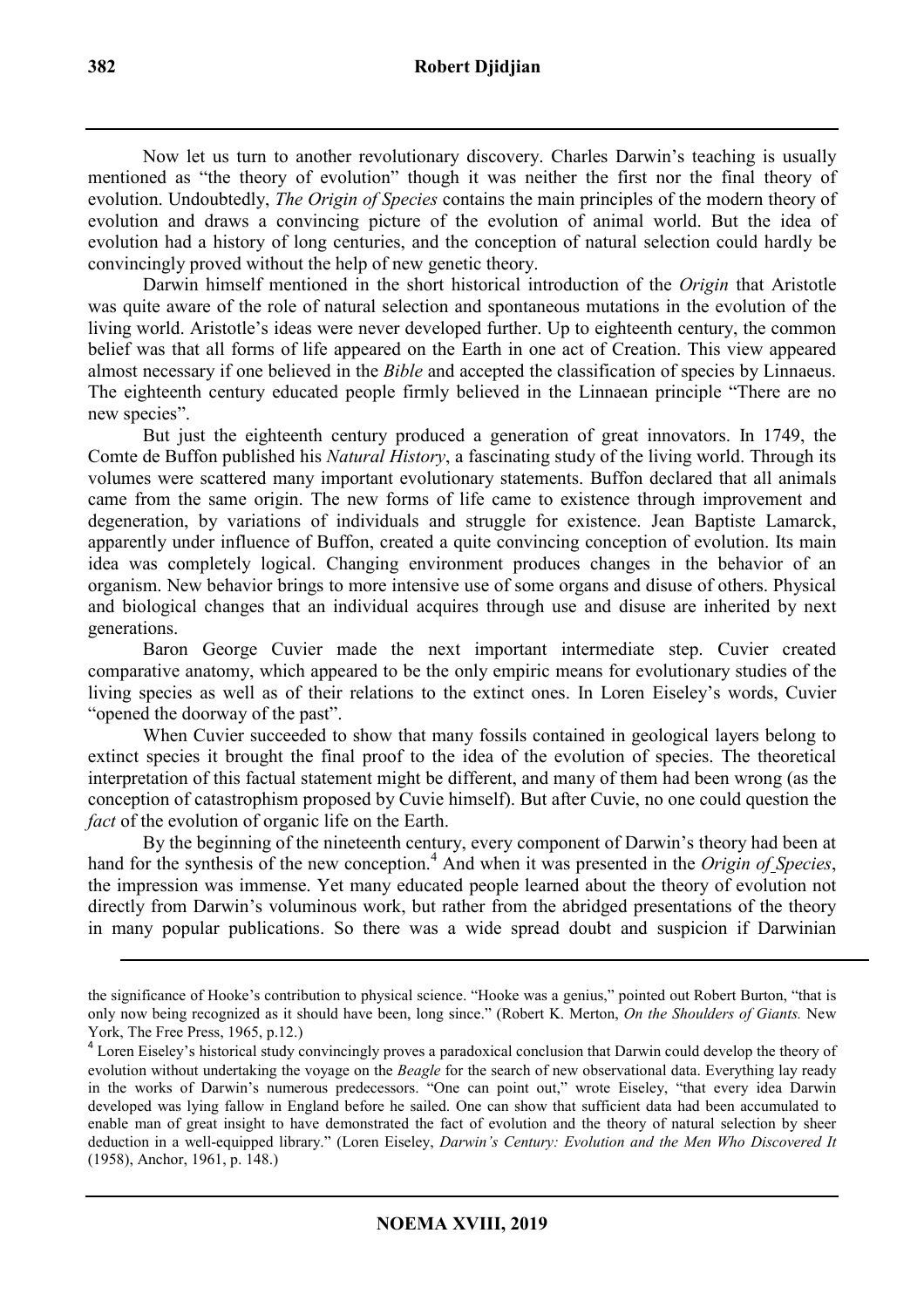principles were sufficient to explain all the perfection and richness of the living world. Even today you can meet people who have serious difficulties to believe that chance variations could bring to such complex and intricate structures as living organisms and their complex organs. It seemed almost impossible that such specific organ as the eye could be a result of the accumulation of chance mutations.

And just here proved itself Darwin's genius. Darwin brilliantly demonstrated on the space of two pages how could the eye originate through several intermediate stages, beginning with the cells reacting to the rays of sun and through organisms with spots of their skins sensitive to the sunlight.<sup>5</sup> A chance occurrence of the eye is really an improbable phenomenon, but just natural selection was the mechanism for generating an exceedingly high degree of improbability. As Julian Huxley had mentioned, natural selection converts random accident and blind chance into purposeful design and organized pattern.

Darwin himself did not stress in a general form the important role of intermediate species in the process of evolution. To me, the mechanism of intermediate steps appears the most basic point of evolutionary theory. Evolution is not just a continuous accumulation of infinitesimal variations. It is rather a step by step change through the intermediate forms, the accumulation of variations being only the mechanism leading to each of these qualitative stages. The final stage of this step by step evolution – the species with some radically new organ or behavioral property – is an organic form that has a dominant advantage compared to the challenging species. Just this dominant advantage provides the evolutionary stability of new species.

Let us now review the intermediate stages in the formation of another great achievement of the nineteenth century science – the electromagnetic field theory. One of the most effective means of modern science is the experimental method. The science of electromagnetic phenomena came to existence directly by implication of various experiments. At first stages of its development, the new science did its consecutive steps by the following scheme. A chance observation during an experiment revealed an unusual phenomenon; then it was immediately labeled by a special term and given some preliminary explanation, usually not so much true; the further experimental research brought to light the real essence of the new phenomenon.

The first book on electromagnetic phenomena was published by William Gilbert in 1600. The title of the book was *On the Magnet and Magnetic Bodies, and on that Great Magnet the Earth.*  It presented the results of long 17 years of experiments with natural magnets and static electricity.

By the end of the eighteenth century Charles Augustin Coulomb formulated the law of electrostatic interaction almost identical by its structure to the law of universal gravitation.

The real advance in the study of electromagnetic phenomena began only after the invention of the stable source of electric current. All began with Luigi Galvani's chance discovery of electric effects in the chains containing different metals. Soon Alessandro Volta understood the essence of Galvani's discovery. He succeeded to build by the beginning of the nineteenth century the first sources of stable electric current – the Voltaic pile and electric battery. Already two decades later, Simon Ohm established the law of direct electric current.

The first scientist who discovered that electric and magnetic phenomena are interconnected was Hans Christian Örsted. In 1820, during a lecture on the hitting of the conductors of electric current, Örsted observed the action of the electric current on a magnetic needle that accidentally had been left nearby.

It is hard to believe, but this single fact appeared sufficient for Andre-Marie Ampere to develop the first theory of electrodynamics. He proved that all magneto-static phenomena could be

<sup>5</sup> Charles Darwin, *The Origin of Species by Means of Natural Selection,* p.144.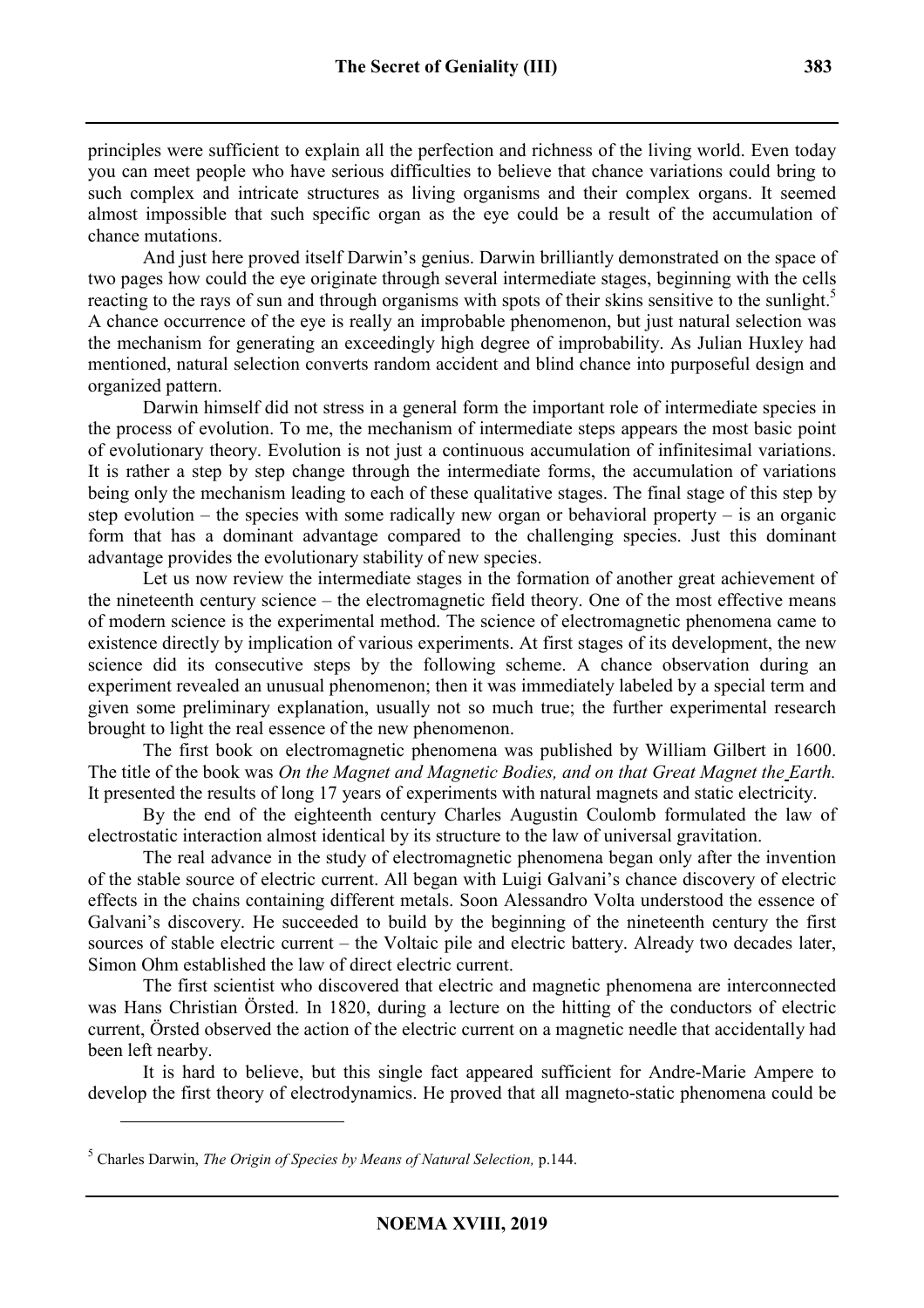explained with the help of electric current flowing in circles. Ampere actually "abolished" magnetism. Magnetic phenomena were reduced to properties of the systems of circular currents.

Naturally, some physicists thought there might be a symmetrical relation, namely, magnets were supposed to be able to produce electric current. Possibly, if Ampere's discovery were given more appropriate wording, the expectations of physicists would be more realistic. Electric current is a stream transmitting electric charge. So Ampere should state that the *flow*, or the *motion*, of electric charge could produce magnetic field. In that case, it might be expected that the *motion* of magnets, the change of magnetic field, in its turn, could produce electric current, too. All that, of course, I understood *post factum*, already knowing Faraday's discovery. Faraday himself was guided only by his deep conviction that there must be a unity of all forces of nature, first of all, the unity of the closest "relatives" – the electric and magnetic fields.

Michael Faraday was, undoubtedly, one of the greatest geniuses of physical science. Nevertheless, he did not inquire the secrets of nature in complete isolation. Faraday's investigations were strongly motivated by the general atmosphere of the expectation of great discoveries in the field of electricity and magnetism. Many scientists conceived the unity of these fields. One should first mention among them Örsted and Ampere, the most prominent figures in the field of electricity of their day. During his first trip to the Continent, young Michael Faraday attended in Rome the experiments of Morichini who tried, among other original things**,** to magnetize needles with the help of Sun rays.

Anyhow, it took Faraday more than ten years of systematic experimentation to discover that electric current could be produced by the change of the flow of magnetic fields. Earlier he proved that magnetic field could rotate a circuit with electric current. These discoveries eventually brought to the formation of the modern electromagnetic technology. Faraday built himself the first electric motor and the first electric generator.

Since Faraday was not good in mathematics, he never tried to formulate quantitative laws of electrodynamics. The complete theory of electrodynamics was developed by James Clerk Maxwell in the second half of the nineteenth century. Maxwell came to the conclusion that changing electric and magnetic fields must induce each other producing electromagnetic radiation. When he calculated the speed of this radiation, it came out that it was very close to the speed or light. Did not it mean that light itself was an electromagnetic radiation? By the end of the century, Heinrich Hertz confirmed Maxwell's both predictions experimentally.

Though the general theory of electrodynamics was triumphant by the end of the nineteenth century, even its founders could not guess what was the substance of electric charge. The first answer came with J. J. Thomson's discovery of the electron in 1898.

This discovery was the important link for the transition from the classical macrophysics to the new science of atomic physics. First significant steps in this direction made Lord Kelvin and J. J. Thomson.<sup>6</sup> A number of transitional solutions on the way to the quantum mechanical theory of the atomic world emerged from the ideas of Rutherford, Planck, Einstein, Bohr and De Broglie.

Finally, let us consider the formation of the theory of relativity. In his lecture indirectly related to his Nobel Prize award, Albert Einstein mentioned two major factors having essential

<sup>&</sup>lt;sup>6</sup> I would like to bring in A. D'Abro's account of Lord Kelvin's first intermediate step in developing the model of atom: "The first atomic model was devised by Lord Kelvin. At the time he was pursuing his investigations, the most conspicuous property credited to atoms was their stability; and the main purpose of Kelvin's model was to account for this stability. Now, the theoretical investigations of Helmholtz in hydrodynamics had established the peculiar stability of vortex motions, and so Kelvin availed himself of this discovery and assumed that an atom was a vortex in the ether… " (A. D'Abro, *The Rise of the New Physics. Its mathematical and physical theories.* New York, Dover Publications, 1951 (first edition 1931), p.473.)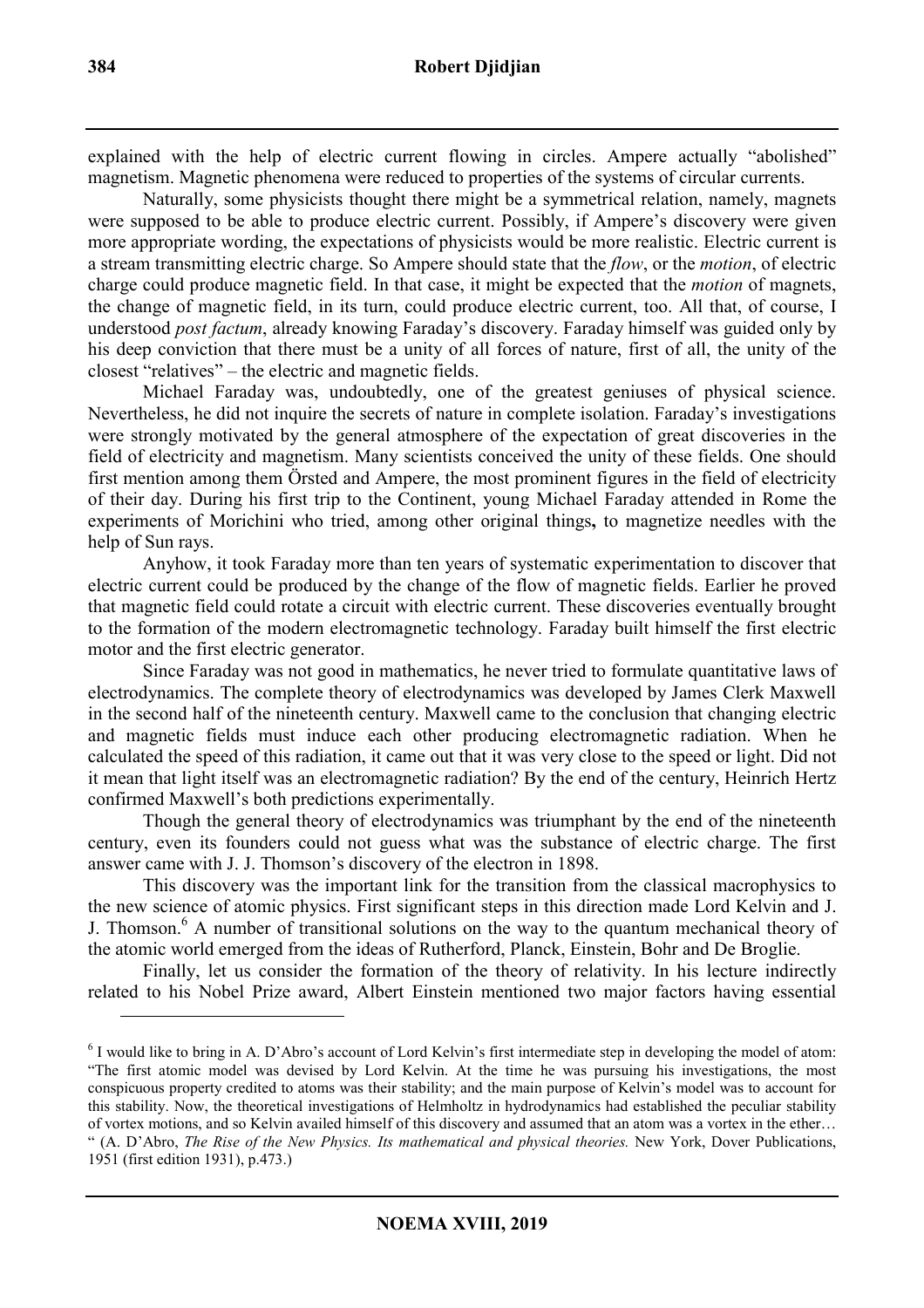bearing on the formation of his theory of relativity, namely, the problem of preferred states of motion and the necessity to use only strictly defined theoretical notions. Yet, in the same lecture Einstein admitted, "The special theory of relativity is an adaptation of physical principles to Maxwell-Lorentz electrodynamics".<sup>7</sup>

A. D'Abro who could closely observe the formation of the theory of relativity illuminated the role of Lorentz works as an intermediate solution to the final creation of Einstein's theory. "The progress of science is gradual, " pointed out D'Abro, "and before revolutionary changes are accepted, attempts are usually made to interpret the facts at our disposal in terms of those classical notions which have proved their worth in other situations. Lorentz accordingly viewed his transformation as purely formal and as having no bearing on the space and time of physics. Then a year later, Einstein adopted the more revolutionary course, contending that the Lorentz transformation expressed the relations between physical space and time. This departure marked the start of the special theory of relativity."<sup>8</sup>

Let us sum up. All great discoveries had been made through intermediate stages. Ideas breed ideas. With the help of intermediate ideas scientists come to greater insights.

It is not difficult to see that this principle fact of the history of science is in good accordance with the analytic-synthetic conception of the logic of creative problem solving.

To solve a difficult research problem one has, first of all, to simplify it, to build its approximate models. The solutions of these simplified models are important intermediate stages of scientific investigations, in general, and of great discoveries, in particular. The second group of intermediate solutions is formed by the sub-problems to which investigators reduce their research problems. The third typical group of intermediate solutions comes out of preliminary hypothetical solutions the correction and improvement of which bring to the final solution of the problem.

If we fail to realize the role of intermediate solutions, many discoveries would appear to us unexplainable and irrational. Especially in the case of Isaac Newton who insisted in his later life that all his great discoveries in mathematics, optics, mechanics, and theory of planetary motion were made in the so-called "plague years" of 1665-1666. This wonder could happen only with the help of divinity since Newton began reading first serious scientific works on mathematics and natural science in 1664 only. Naturally, writers who believed the correctness of the reminiscences of the aging sage about these events, which presumably took place many decades ago and were not fixed in any of Newton's dated manuscript, had no choice but call the years 1665-1666 *anni mirabiles* ("the years of wonder"). And their entire life these writers had to struggle with another mystery too. What was the reason that Newton published his discoveries of *anni mirabiles* only twenty and even thirty years later?

Ideas emerge mainly by reading and talking. This simple principle solves all the mysteries of "delayed publications" and *anni mirabiles.* Developing his system of the world Newton apparently got the assistance of the intermediate solutions presented in Hooke's hypothesis. Many useful ideas of optics one could find in Huygens' publications. The Leibnitz-Newton controversy concerning the discovery of differential calculus reflects another case of an important intermediate solution.

Some philosophically reasoning writers believe that it is impossible to imagine the Newtonian revolution without the background of medieval philosophy and Aristotelian teachings. For instance, Richard Westfall insists that Newton had "to reciprocate the prior history of the

<sup>7</sup>Albert Einstein, *Fundamental Ideas and Problems of the Theory of Relativity*. – In: *Nobel Lectures. Physics*, vol.1. Amsterdam, Elsevier Publishing Company, 1967, p.p.482-484.

<sup>8</sup> A. D'Abro, *The Rise of the New Physics. Its mathematical and physical theories*. New York, Dover Publications, 1951(first edition 1931), p.79.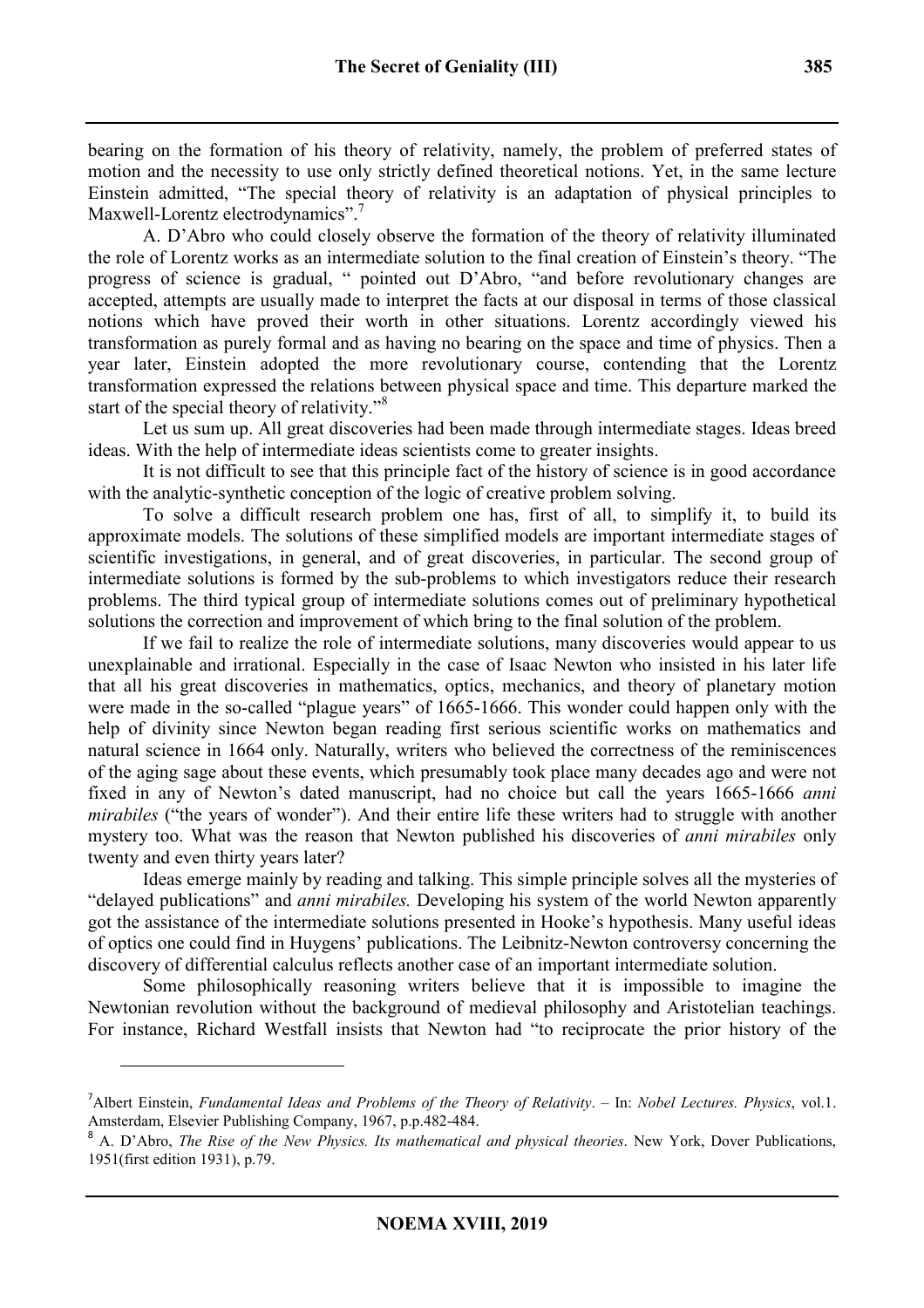scientific revolution and have his own private rebellion against the orthodoxy established around him". But as we have seen above, reading the works of his contemporaries and talking to them would quite suffice Newton's enormous genius to proceed with his great theories.

# *Step* **8. ON SEEING CENTURIES AHEAD**

 **"***The years teach much which the days never know***."** 

*Ralf Emerson* 

l

Like children dreaming of beautiful fairytales, educated grown-ups are inclined to believe in the magical intellectual power of the geniuses of science. Indeed, it seems quite impossible that without this magical power there could emerge the wonder of amazing theories, which impress wide public even more irresistibly when their principles and conclusions appear totally incomprehensible.

After the publication of Einstein's *Autobiographical Notes* many writers on science and creativity set out to prove that geniuses of science are able to coin fundamental theories "just out of their own brain", never seeking help or guidance of empiric data and experimentation.

This conviction arose partly due to Einstein's account of the way he had developed *the special theory of relativity*. A casual remark of the great genius made the impression that the starting point of his deliberations upon the problem of radiation was the paradox he had revealed at the age of sixteen. The paradox concerned a hypothetical observer travelling at the speed of light. Such a traveler should observe a beam of light "as a spatially oscillating electromagnetic field at rest", which was impossible both empirically and theoretically.

This paradox contained the "germ" of the special relativity. "Today everyone knows, of course," mentioned Einstein, "that all attempts to clarify this paradox satisfactorily were condemned to failure as long as the axiom of the absolute character of time, viz., of simultaneity, unrecognizably was anchored in the unconscious. Clearly to recognize this axiom and its arbitrary character really implies already the solution of the problem." The last sentence apparently made reference to Einstein's 1905 famous paper in which he developed his theory through a careful analysis of the concept of simultaneity.

But how could one come to this unusual way of building a fundamental physical theory? Einstein's answer was entirely clear: "The type of critical reasoning which was required for the discovery of this central point was decisively furthered, in my case, especially by the reading of David Hume's and Ernst Mach's philosophical writings".<sup>9</sup>

At first glance, this scheme of discovery clearly confirms the popular view that this great scientific result, *the conception of special relativity*, was achieved through "pure thinking". It had begun with the mental experiment of a sixteen years old inquisitive youngster and was finalized by another mental experiment, which revealed the essence of simultaneity with the help of critical reasoning learned from the great skeptics David Hume and Ernst Mach.

If we want to understand the position of the great scientist adequately, we must avoid judging from isolated statements. In general, Einstein underlined in many his writings the important role of empiric data and the necessity to develop theoretical conceptions in agreement with them. In

<sup>9</sup> Albert Einstein, *Autobiographical Notes.* – In: *Albert Einstein*: *Philosopher*-*Scientist*, vol.1. La Salle, Ill., The Open Court Publishing Co., 1970, p. 51.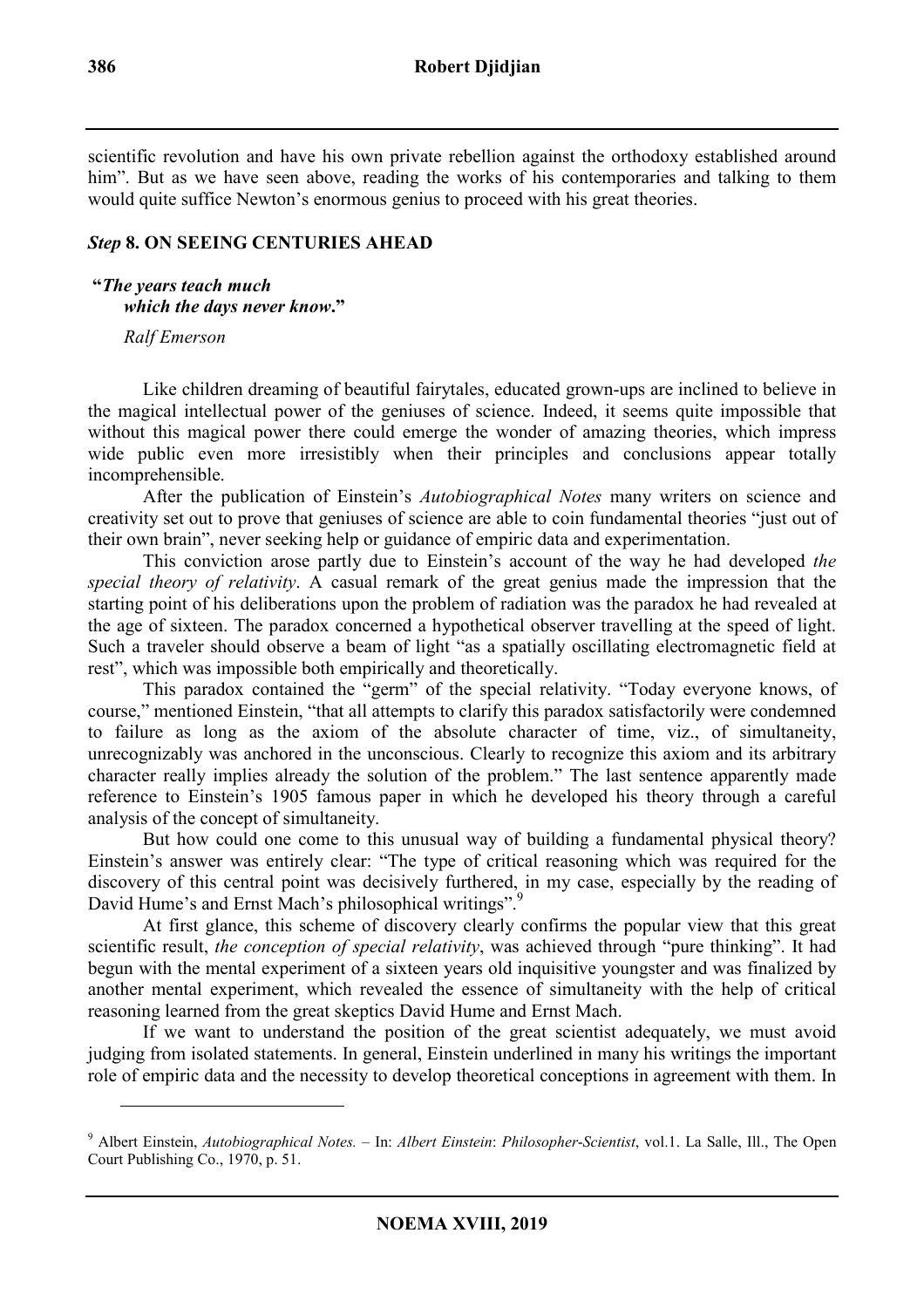the same *Autobiographical Notes* it is firmly stated that the study of the problem of relativity was started on the basis of empiric data and experimental facts. "By and by I despaired," recalled Einstein, "of the possibility of discovering the true laws by means of constructive efforts based on known facts."<sup>10</sup> Here Einstein clearly notes that he started his attempts to solve the problem the way all scientists do, namely, by considering known empiric facts.

Of course, there is no direct way from empiric data to abstract theoretical principles especially when there is a necessity of radical reconstruction of a basic theory. "The longer and the more despairingly I tried," continued his account Einstein, "the more I came to the conviction that only the discovery of a universal formal principle could lead us to assured results." The great scientist was absolutely right. The solution could be achieved only with the help of a new theoretical principle. But it would be wrong to conclude that one was able to discover this principle relying only on the power of "pure thought", isolated from empiric data and efforts and results of other investigators. Consider Einstein's cosmological model of the universe, possibly the only physical theory that could claim being completely free from empiric data. Yet even in regard of this extraordinary theory Albert Einstein had noticed a necessary coordination with observational data. One of the most startling features of Einstein's model of the universe was the cosmological term that should provide stability to the universe. In his famous 1917 paper Einstein directly mentioned, "That term is necessary only for the purpose of making possible a quasi-static distribution of matter, as required by the *fact* of the small velocity of the stars".

As we have mentioned earlier, no scientist is able to reconstruct the real succession of thoughts that have brought him to his great discovery. When a famous scientist recalls his great achievement, he partially reconstructs the real events and unavoidably thinks up the way this discovery should or could have been made. Einstein himself mentioned in his *Autobiographical notes*: "I can remember *–* or at least believe I can remember". True, it concerned of an event of his childhood, but a few pages earlier he had already admitted in most general way, "Every reminiscence is colored by today's being what it is." $\frac{1}{1}$  In this regard, it can be added here that the above paradox of the observer travelling at the speed of light is not mentioned either in the sixteen years old Einstein's sketch concerning the theory of electromagnetic radiation or in his famous 1905 paper on the special theory of relativity.

Great discoveries are really amazing and fascinating. But if we remember that they have been reached step by step, that geniuses of science were supported by ideas of their predecessors and contemporaries, then even the greatest discoveries will significantly lose the aura of magic and mystery. In regard of the goal of this book, a related issue must be discussed here. I mean the legend that geniuses of science, using the immense power of their intellect, were able to penetrate into the future developments of science and foresee its progress centuries ahead.

The legend, most possibly, could arise due to the lack of knowledge of the real ways of great discoveries. But it has a rational ground too. The greatest scientific discoveries, resulting in the revolutionary reconstruction of the basic conceptions of their time, have symbolized the beginning of new epochs in the history of human knowledge. Actually science enters new epoch with the help of great discoveries of geniuses of science. So there is definite reason to believe that geniuses of science made their epochal discoveries foreseeing the future development of scientific conceptions centuries ahead.

A revolutionary idea is always put forth as a solution of a particular scientific problem. Its significance and role is understood only much later, and not always due to the efforts of the

<sup>10</sup> *Ibidem,* p.53

<sup>11</sup> *Ibidem*, p.3.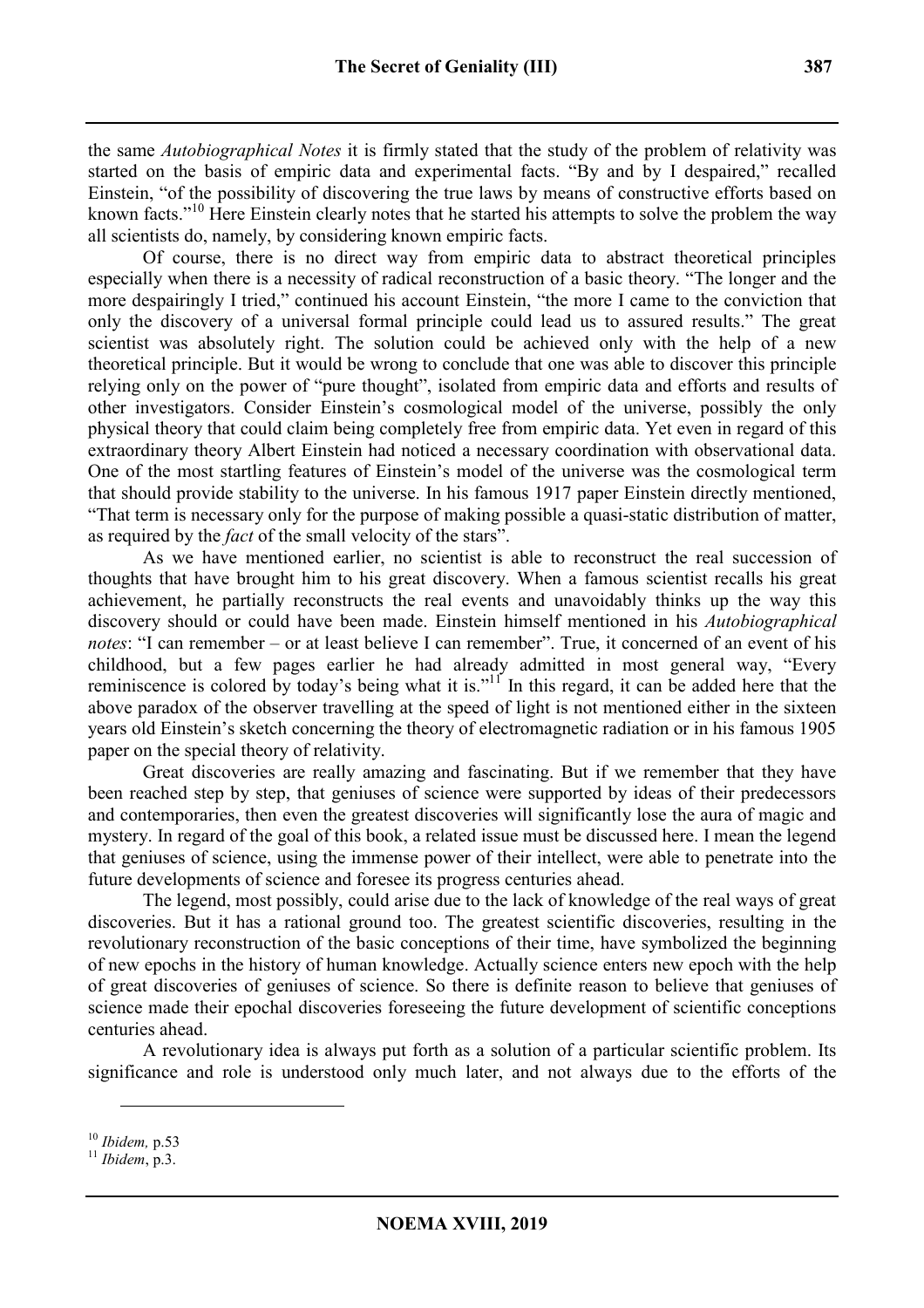discoverer. The understanding of the true essence of the new discovery comes step by step, in the process of intensive discussions, constantly opposed to alternative approaches and interpretations.

I will begin again with Copernicus. He strongly believed in the ancient principle that the rotation of celestial spheres was eternal and self-sufficient. But ancient thinkers accepted this principle because they were sure in the reality of the rotation of the stars round the Earth. Being completely convinced in the reality of this motion, they had in their disposal a clear example of eternal motion – the uniform rotation of the stellar firmament. Centuries of astronomical observations of the stars proved that their positions on the sky and the speed of their rotation did not suffer a slightest change.

Copernicus continued to believe in the eternity of the rotation of planetary spheres as if he forgot that he had already "stopped" the rotation of the stellar firmament when he proved that, in reality, it was the Earth rotating round its axis. But the rotation of the firmament of the fixed stars was the only eternal motion known to mankind. And if there was no other factual evidence of the existence of eternal motion of heavenly spheres, why should one accept the principle of the eternal uniform rotation of celestial spheres as the basic principle of the physics of the heavens? Apparently, just because Copernicus believed the Earth and the planets were rotating uniformly round the real center of the universe, the Sun.

Immanuel Kant, one of the greatest thinkers of the eighteenth century, was sure that Aristotle's syllogistics is an embodiment of the absolute truth. In his *Logic*, Kant declared that no word could be added to Aristotle's theory of deduction. But already in the next century George Bool and Ernst Schröder created a completely new and more powerful system of the theory of deduction – *the algebra of logic*. At the end of the nineteenth century, Gottlob Frege built the first system of the modern theory of deduction later called mathematical or symbolic logic.

For the modern educated men, Charles Darwin's name is a synonym of the thesis that the human race has originated from apes. But in *The Origin of Species* the problem of human origin was mentioned only in a passing sentence on its last page. "His was a world of insects and pigeons, apes and curious plants, but man as he exists had no place in it," pointed out one of Darwin's critics. Only fourteen years later Darwin published a special study on this issue, the *Descent of Man*. Yet some historians of science believe that he was just forced by his position of the founder of the theory of evolution to discuss the issue. In actuality, there was a serious ground not to hurry with the theory of the descent of man. In Darwin's day, there were no fossil remnants in hands of paleontologists that could be ascribed to ancestors of the human race. By the mode of his thinking, Darwin was inclined to empiricism. He believed in things he could observe himself and strongly disliked theoretical speculations.<sup>12</sup>

It is widely known that Einstein did not approve Bohr's probabilistic interpretation of quantum mechanics. To the end of his life, Einstein insistently repeated that he did not believe God (= nature) played at dice. Heisenberg recalled that Paul Ehrenfest once reproached Einstein that he behaved in regard of quantum mechanics the same way as had the conservative scientists behaved in regard of the theory of relativity.<sup>13</sup>

In his turn, Heisenberg did not believe in the success of Einstein's attempts to build a unified field theory. He rejected also the quark conception of elementary particles, which by the end of the twentieth century established itself as a fundamental physical theory.<sup>14</sup>

<sup>&</sup>lt;sup>12</sup> Loren Eiseley, *Darwin's Century. Evolution and the Men Who Discovered It. New York, Anchor Books, 1961, p.256.* <sup>13</sup> Werner Heisenberg, *Erinnerungen an Niels Bohr aus den Jahren 1922*-*1927*. – In: W. Heisenberg. *Schritte uber*

*Grenzen.* Munchen, 1973, S.70.

<sup>14</sup> Werner Heisenberg, Was ist ein Elementarteilchen? – *Die Naturwissenschaften*, 1976, Bd.63, S.7.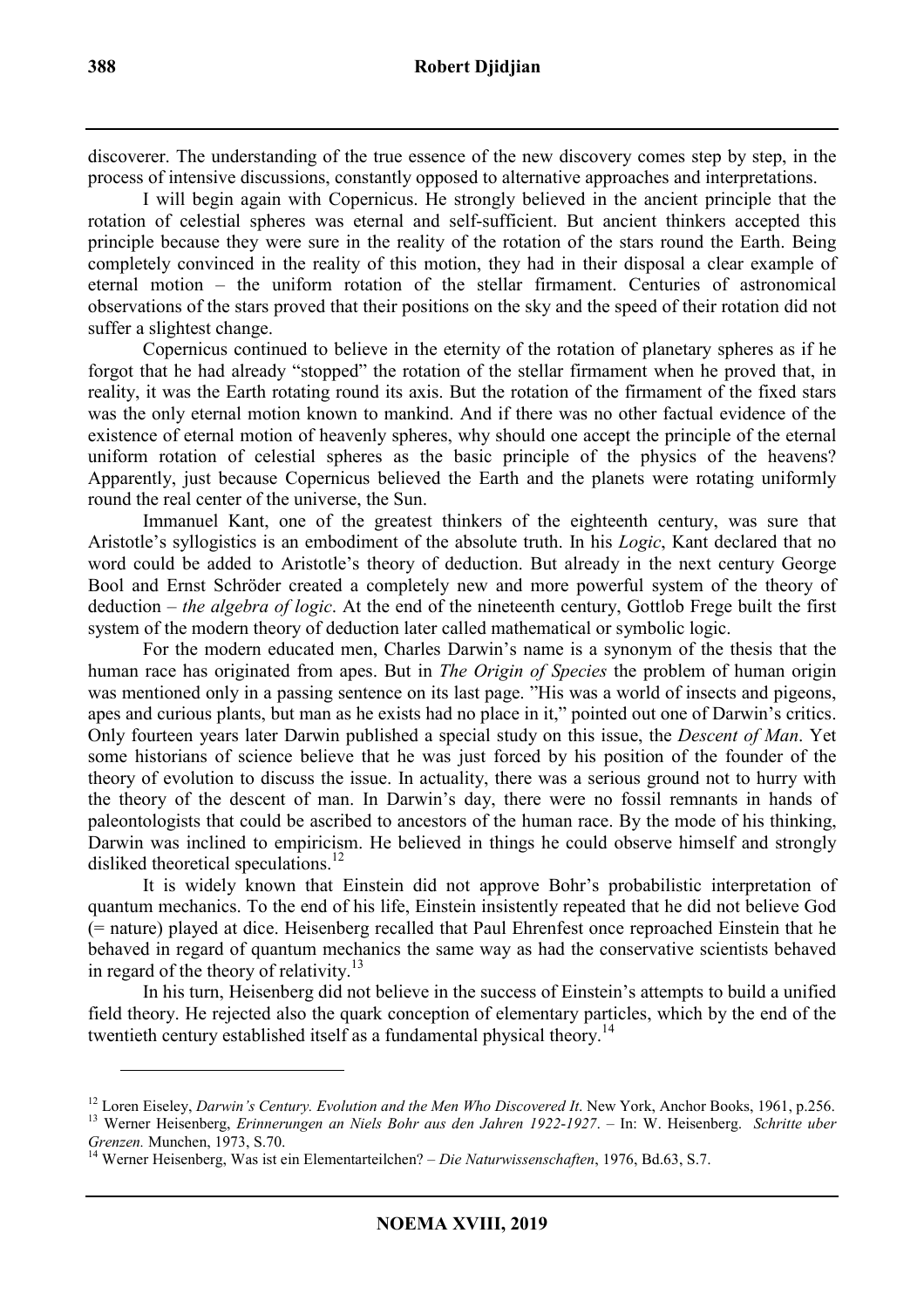As we see, many great scientists have been mistaken in their assessments of new scientific conceptions suggested by their contemporaries. Mach and Avenarius doubted even the existence of atoms. By the end of the nineteenth century, Lord Kelvin, President of the Royal Society of London, the most prominent scientist of his day declared his deep conviction: "Heavier-than-air flying machines are impossible." A couple of years later first airplanes conquered the sky.

So, one can conclude with certainty that there is little ground for the opinion that great scientists foresaw the development of science centuries ahead.

The only case when a great scientist predicted a discovery of the future science is that of Michael Faraday. In 1832, he wrote a letter, sealed it and asked to keep it in the archive of the Royal Society of London at least for one hundred years. The letter was opened in 1938. It contained Faraday's prediction that magnetic action and electric induction are propagated in the form of waves. The existence of the waves of electromagnetic radiation was proved only half a century later.

Therefore, the belief that geniuses foresee centuries ahead is only a legend. There is little ground to think that geniuses of science have some special kind of extraordinary and supernatural abilities to penetrate into the essence of natural phenomena and solve the most difficult problems of science.

There is one more fact of the history of science, which can strengthen further my thesis that geniuses of science had not extraordinary intellectual capacities. I mean the very surprising fact of the history of science that some greatest names of science did not understand adequately their own scientific discoveries. The most striking case is presented by Max Planck's discovery of quanta of radiation. As we have seen above, Planck suggested quanta of action just as a mathematical means to derive the correct formula of energy distribution in the spectra of electromagnetic radiation. The first scientist who put a physical sense in Planck's conception of quanta was Albert Einstein. Though, even Einstein was cautious and qualified his own approach as a "heuristic viewpoint".

On many occasions Max Planck liked to mention that the real proof of the quantum theory of radiation began with Einstein's discovery on quanta of light. But apparently Planck was not completely convinced in quantum hypothesis even after the publication of Einstein's historic paper. It is well known that Planck persistently continued to search a classical, non-quantum mechanism for the explanation of the discrete radiation of energy. "My futile attempts," recalled Planck later, "to put the elementary quantum of action into the classical theory continued for a number of years and they cost me a great deal effort."<sup>15</sup> Planck repeatedly tried to reconcile his quantum conception with classical theory developing mechanisms of continuous absorption of quanta of energy. His efforts were so serious that there a term was introduced – "Planck's Second Theory".<sup>16</sup>

Cases of misunderstanding and misinterpretation of own discoveries are quite numerable. Newton's *Principia* and *Opticks* prove their author's exceptional ability to reveal the very essence of the phenomena under investigation. Yet, even Newton not always appeared correct in his interpretations. In the *Principia* he clearly stated that absolute space and "true motion" are unobservable and that scientists have to deal only with relative space and time. Yet he was deeply convinced in the existence of absolute motion and in the necessity of the conception of absolute time and space.

<sup>15</sup> Max Planck, *Scientific Autobiography and Other Papers*. London, F. Gaynor, William and Norgate, 1950, p.7.

<sup>16</sup> Sir Edmund Whittaker, *A History of the Theories of Aether and Electricity*. *The Classical Theories*. London, Thomas Nelson and Sons, 1962 (First Published 1910), p.103.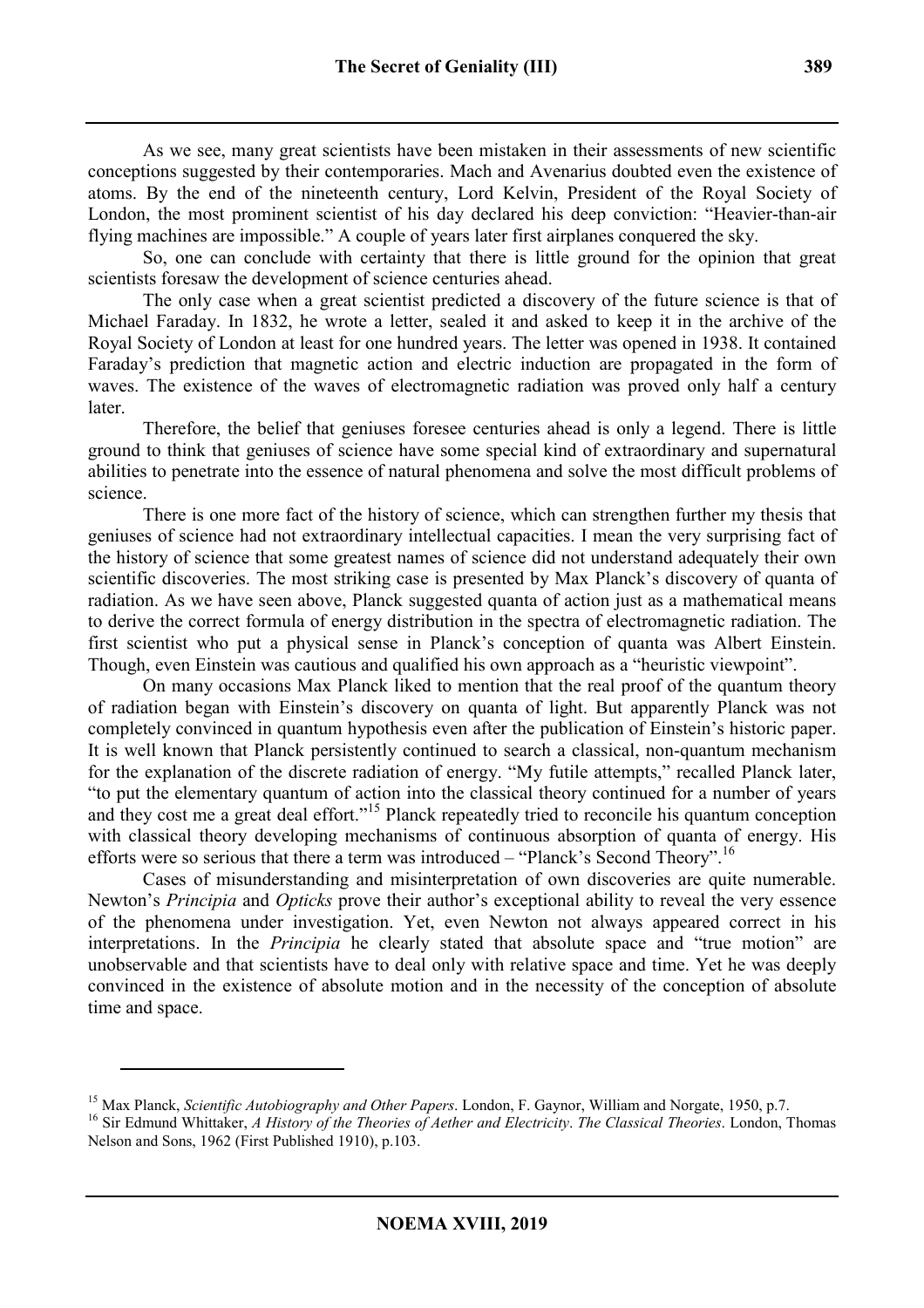Things are even more perplexing with the epochal discovery of gravitation. Undoubtedly, the question of the essence of gravitation appeared the most difficult one in the history of physics. Even after Einstein's fundamental research scientists are not sure they have eventually come to grips with gravitation. One can easily understand the caution in regard of this question. Nearly a decade after the publication of *Principia*, Newton mentioned in a letter to Richard Bentley, "You sometimes speak of gravity as essential and inherent to matter. Pray, do not ascribe that notion to me; for the cause of gravity is what I do not pretend to know, and therefore would take more time to consider of it".

So, to shed light on Newton's view on the essence of gravitation, writers usually quote the following peace from his another letter to Bentley: "That gravity should be innate, inherent, and essential to matter, so that one body may act upon another at a distance through a vacuum, without the mediation of anything else, by and through which their action and force may be conveyed from one to another, is to me so great an absurdity, that I believe no man, who has in philosophical matters a competent faculty of thinking, can ever fall into it". Since modern readers are absolutely sure that gravity is an innate property of matter, they conceive Newton's statement as a direct rejection of the possibility to present gravitation as action at a distance.

In actuality, Newton did not assume that gravity is an innate property of matter. On the contrary, in *Opticks* he even tried to explain gravity as resulting from the pressure of the world ether. Moreover, he even considered the possibility that gravitation is mediated by something nonmaterial or immaterial. "Gravity must be caused by an agent acting constantly according to certain laws; but whether this agent be material *or immaterial*, I have left to the consideration of my readers," speculated the great physicist in the same letter to Bentley.<sup>17</sup>

Hendrick Lorentz is rightly acknowledged as one of the founders of new relativistic mechanics, which eventually brought to complete rejection of the conception of the world ether. He is known also for his positive position in regard of Einstein's conception of the special theory of relativity. Yet, he apparently was unable to abandon completely the conception of ether. Even in 1909, Lorentz still insisted, "I cannot but regard the ether, which can be the seat of an electromagnetic field with its energy and its vibrations, as endowed with a certain degree of substantiality, however different it may be from all ordinary matter".<sup>18</sup>

The other instructive example is Charles Darwin's attitude to the principles of the theory of evolution. Today, speaking about Darwinism, two main factors of evolution are necessarily mentioned: fortuitous variations and natural selection. But Darwin himself was not much strong and consistent in these Darwinian principles. As Loren Eiseley showed, Charles Darwin, when under the pressure of criticism and radical objection, did often open space for the Lamarckian conception of genetic transmission of characteristics acquired by an animal during its own life. Darwin's thinking was transitional from the Lamarckian conception to genetic evolutionism. "He is half modern, half experimental, yet in times of difficulty he is capable of obscure retreats in the direction of eighteen-century concepts," noticed Eiseley.<sup>19</sup>

James Clerk Maxwell belonged to the most brilliant physicists of the nineteenth century. Developing the theory of electromagnetic phenomena, Maxwell supposed in 1870, long before the discovery of the electron, that there should exist charged particles radiating light. Yet he concluded,

<sup>&</sup>lt;sup>17</sup> Newton to Bentley, 25 February 1692. – In: *The Correspondence of Isaac Newton*, vol.3. Cambridge, Cambridge University Press, 1961, p.253.

<sup>18</sup> Quoted Jeremy Bernstein, *Einstein*. New York, Penguin Books, 1973, p.55.

<sup>19</sup> Loren Eiseley, *Darwin's Century,* p.217.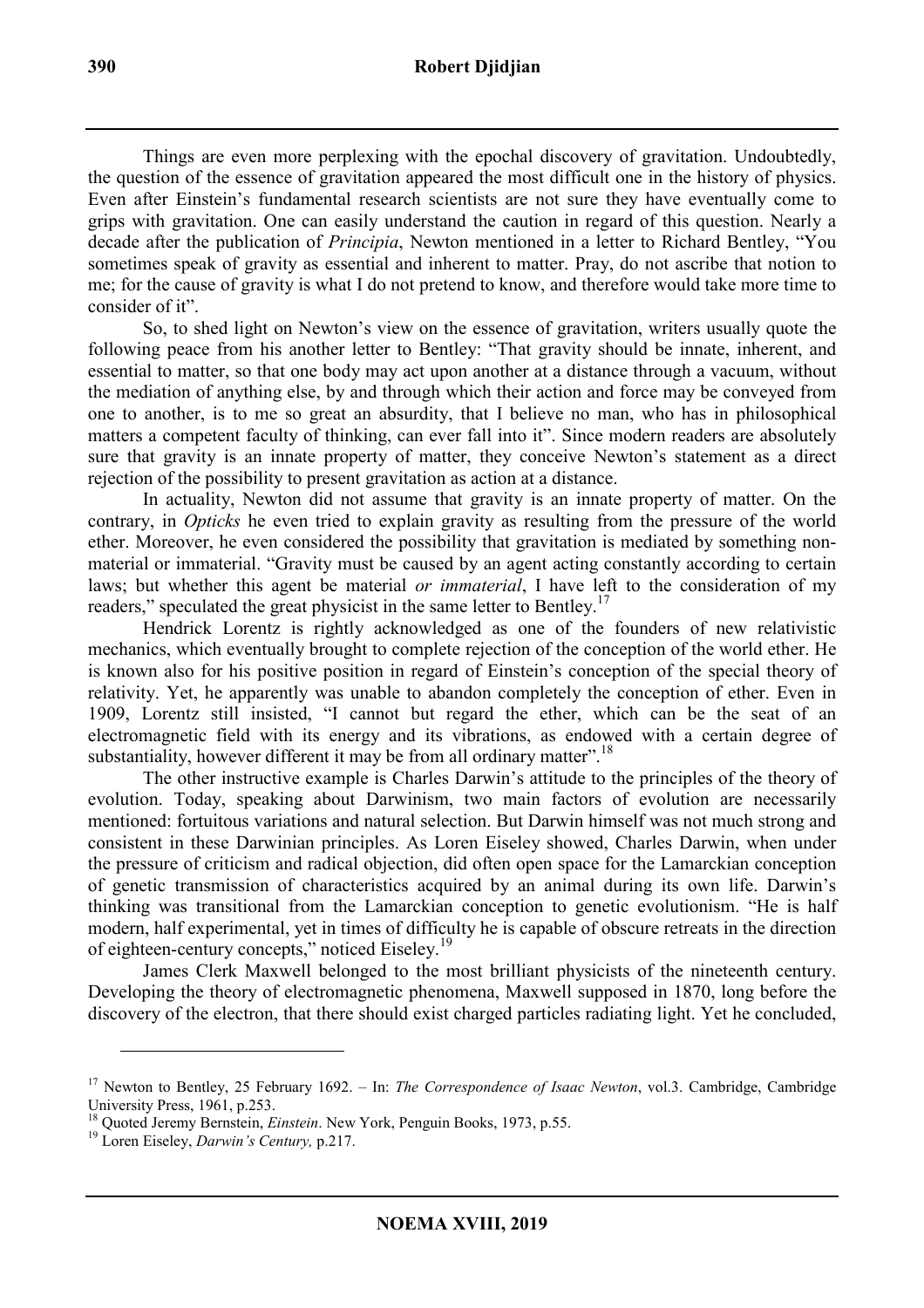The two decades of the history of formation of *quantum mechanics* provide a collection of curious misunderstandings too. One of the first systems of the theory of the atom, the *wave mechanics*, was developed by Erwin Schrödinger. He succeeded to explain the discreet spectra of atomic radiation with the help of wave function. So he concluded that within the atom electrons were dispersed in the form of standing waves. It is unanimously accepted today that the wave function (the square of its amplitude) describes only the probability of corresponding physical parameters.

Some months earlier of Schrödinger, Werner Heisenberg used the multiplication of the matrixes to describe the phenomenon of radiation dispersion. He was not even slightly aware that he had elaborated the matrix system of quantum mechanics. Pushing further his method of multiplication of matrixes, he suddenly saw that the product of the matrixes *uw* was not equal to *wu* (the same product with the interchanged places of the matrixes). Paul Dirac recalls that Heisenberg was very much disappointed by this fact and believed there was some serious mistake in his method. To Heinsenberg's great relief, soon Dirac and Jordan showed that this property of the "non-commutativeness" was the main characteristic feature of quantum mechanics.<sup>20</sup>

There was an interesting case of misinterpretation in Paul Dirac's research work, too. When he applied a relativistic approach to the equations of quantum mechanics, he discovered that there should be states with negative energy and particles symmetrical to the "normal" particles with positive energy. His theory predicted the existence of the anti-electron, an analogue of electron but positively charged. Since the only atomic particle with positive charge known by that time was the proton, Dirac suggested that just protons were the anti-particles of electrons. It was quite a strange suggestion. Not only because the anti-particle of electron had to have the same mass as the electron, while in actuality the mass of the proton is almost 2000 times greater. The more striking moment was connected with the conclusion that a particle and anti-particle should annihilate in the case of their collision. So it was surprising that the existing world built predominantly of electrons and protons did not yet annihilate. The situation got "stabilized" after the discovery of the positron, the real anti-particle of the electron.

Generalizing the experience of his generation of physicists, Werner Heisenberg noticed ones, "New ideas never appear clear at the very start". The first system of quantum mechanics was created in 1926. But by that time, admitted Heisenberg, neither he nor three other co-authors of the system, Born, Jordan and Dirac had a clear understanding of the physical essence of their discovery. "We did not know," recalled later Heisenberg, "how should one interpret this quantum mechanics and what was its real content".<sup>21</sup>

"Even the paradise is imperfect," said a poet. Apparently, creations of the greatest minds of mankind were not free of dark spots, too. In general, geniuses of science suggesting their fascinating ideas make only the first decisive steps in building new revolutionary theories. No surprise that at these early stages of the development of the completely new theoretical conceptions they were not able to embrace all the particularities and conclusions. "The infancy of a theory," pointed out Mario Bunge, "is usually so confuse that historical documents and testimonies are of

<sup>20</sup> Paul Dirac, *Recollections on an Exciting Era*. – In: *History of Twentieth Century Physics.* Proceedings of the International School of Physics "Enrico Fermi". Course LVII. New York; London: Academic Press, 1977, p.121.

<sup>21</sup> Werner Heisenberg, *Begegnungen und Gesprache mit Albert Einstein*. – In: Werner Heisenberg, *Tradition in der Wissenschaft*. Munchen, 1977, S.116.